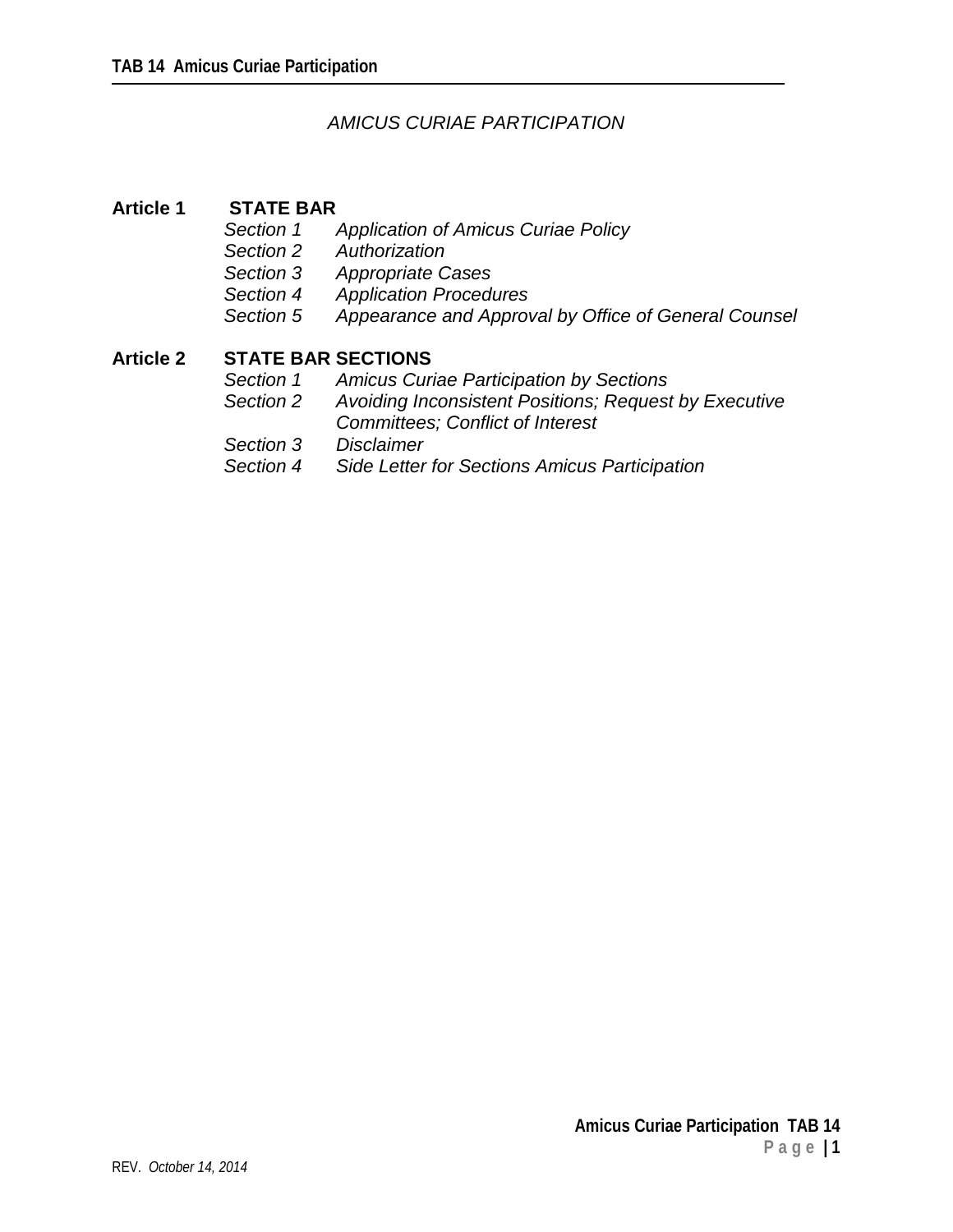# **Article 1 STATE BAR**

# *Section 1 Application of Amicus Curiae Policy*

This chapter applies to all requests for State Bar participation in litigation as an amicus curiae, except the requests by general counsel to support State Bar positions in pending or prospective litigation or to protect activities or proceedings conducted by the State Bar or requests made directly by a court for participation by the State Bar. A request for State Bar participation in litigation as an amicus curiae includes any request which would require that the State Bar file or submit any pleading, in letter or other form, with a court in a pending matter, whether in support of a party or otherwise, and whether on the merits, jurisdiction or otherwise.

## **(Source: Board of Governors' Resolution, May 1981, December 1997.)**

## *Section 2 Authorization*

State Bar participation in litigation as an amicus curiae is subject to authorization by the Board of Trustees following an affirmative recommendation by the appropriate board committee.

#### **(Source: Board of Governors' Resolution, May 1981.)**

## *Section 3 Appropriate Cases*

The State Bar is a judicial branch agency and should not ordinarily take a partisan position in another's lawsuit. State Bar amicus curiae participation is thus extremely limited and necessarily involves issues basic to the State Bar as, for example, validity and interpretation of the State Bar Act or State Bar rules; validity and interpretation of State Bar sponsored legislation; or the validity and interpretation of legislation or acts of court that can seriously affect the administration of justice and attorney-client relationships. It is also recognized that the State Bar amicus curiae participation will have greater impact on the courts if used sparingly.

Additionally, amicus curiae participation is authorized only as follows:

- (a) At the appellate level, and generally only in the highest court where an issue is likely to be determined.
- (b) When one or more significant legal questions are involved and a State Bar amicus curiae pleading would constitute a significant contribution to the determination of those questions.
- (c) Where the position sought to be advanced is consistent with previous policy of the State Bar or is a matter of compelling public interest which the Board of Trustees then adopts as policy of the State Bar consistent with its due charge. Where the pleading amicus curiae would not support a previous policy of the State Bar, the Board of Trustees shall first determine whether the position sought to be advanced ought to be the policy of the State Bar; and the board **Amicus Curiae Participation TAB 14**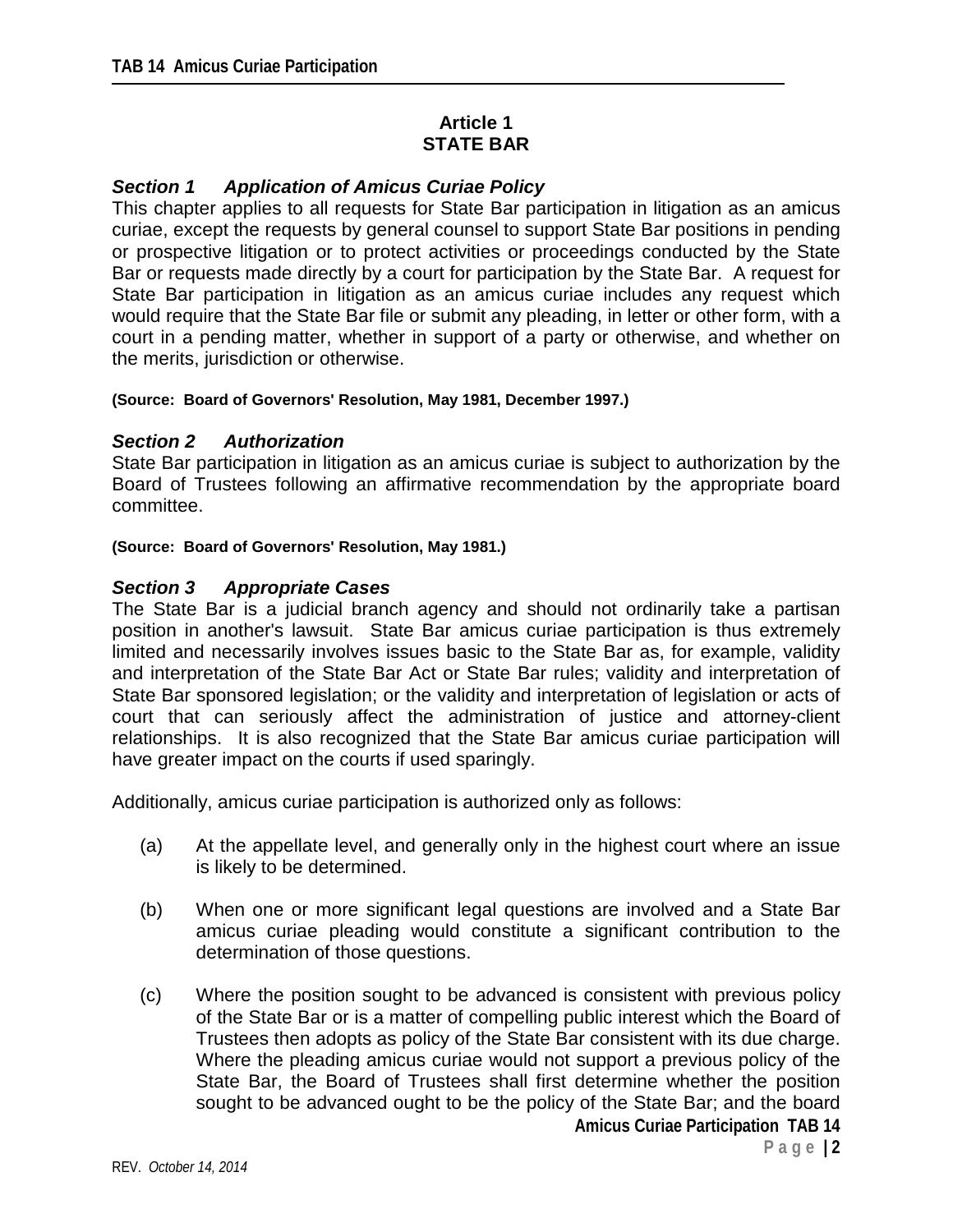will make a determination of whether the policy position of the State Bar should be advanced in that particular case through a pleading amicus curiae.

- (d) The court may consider the opinion of the State Bar on the matter in question to be enlightening and persuasive.
- (e) The resolution of the issue before the particular court involved will have an impact upon the development of the law.
- (f) The filing of the pleading is feasible, including timing, availability of counsel and expenses.
- (g) The filing of any pleading on behalf of the State Bar will be in compliance with the governing rules of court.

#### **(Source: Board of Governors' Resolution, May 1981.)**

## *Section 4 Application Procedures*

(a) Any person or entity, including any component part of the State Bar, requesting State Bar participation as an amicus curiae in litigation shall file an application and three (3) copies thereof with the secretary in the San Francisco office of the State Bar. The secretary shall furnish the general counsel one (1) copy of the application and all accompanying documents for review, and shall furnish copies of the application to, and invite comment from State Bar entities which the secretary shall deem to have an appropriate interest, and which have not been previously furnished the application by the requestor.

When the application is calendared for board committee and, in turn, board consideration, it shall be an open agenda item unless general counsel certifies that the matters to be discussed will:

- (1) Fall within the categories of matters specified in the lettered subdivisions of § 6026.5 of the Business and Professions Code;
- (2) Fall within the attorney-client privilege, or are otherwise privileged from disclosure; or
- (3) Involve information received or held by the State Bar that is protected by the California constitutional guarantee of privacy.
- (b) In order to make a well-reasoned decision as to whether amicus curiae participation should be undertaken by the State Bar, the board committee having jurisdiction and, in turn, the Board of Trustees, should be fully informed by the requestor as to the following application: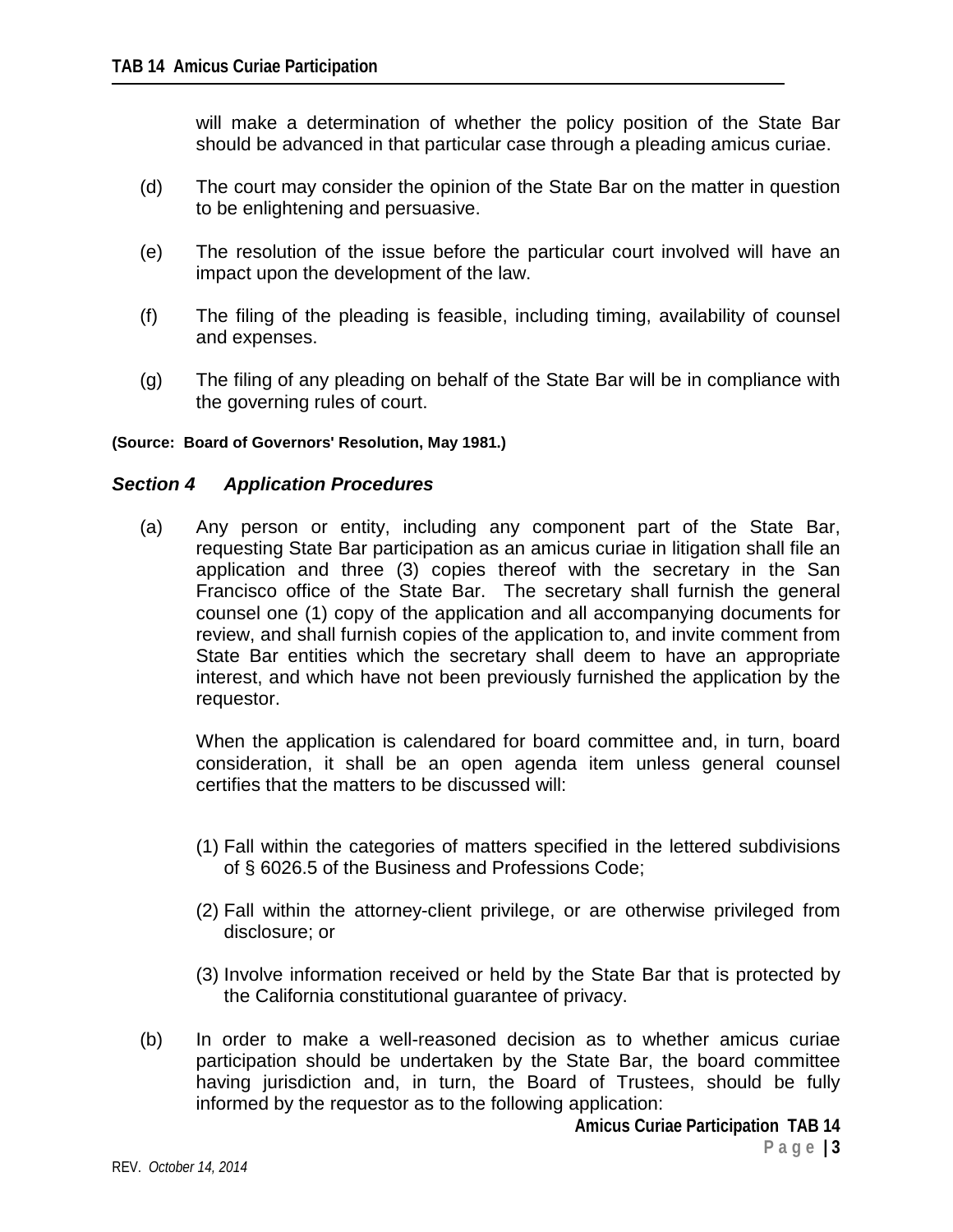- (1) The name of the case, including the name and location of the court in which the pleading would be filed.
- (2) The names of the parties and their counsel and the names of all the known or anticipated amicus curiae and their counsel.
- (3) The name, address and phone number of the person making the request, along with those of the person(s) or entity(ies) on whose behalf the request is being made, should be set forth.
- (4) A designation of whether the requestor is a party in the litigation should be made. If not a party, the nature of the relationship between the requestor applying and the parties of the litigation, as well as the requestor's substantive concern with the issues being litigated, should be stated. If not a party, the requestor must indicate whether the party on whose behalf the State Bar is to intervene knows and consents to the State Bar's being asked to participate as amicus curiae.
- (5) If the court in which the litigation is pending is not designated as either the United States or California Supreme Court, the requestor must state compelling reasons why the State Bar should join in at another stage of litigation in spite of its general policy to refrain from so doing.
- (6) A statement of the principle of law or legal points to be supported, with a full explanation of the requestor's reasons for believing that the case is an appropriate one for State Bar involvement and why there is a necessity for additional argument on the law or legal points specified.
- (7) A statement of the undisputed and disputed facts in the case, including present status of the litigation.
- (8) Statement or full disclosure of any professional or personal interest in the matter of any proponent of the application.
- (9) The briefing schedule, including the date by which the pleading must be filed and a copy of the applicable rule of court or procedure regarding the timing of the filings.
- (10) A statement relating significant contributions it is believed the State Bar might make by filing a pleading in the particular case.

Appropriate and relevant pleadings, court decisions and orders entered in the case should also be submitted along with the application. The requestor must supply the State Bar with the record of the case, including past opinions and pleadings, to the extent possible at the time the request is made. The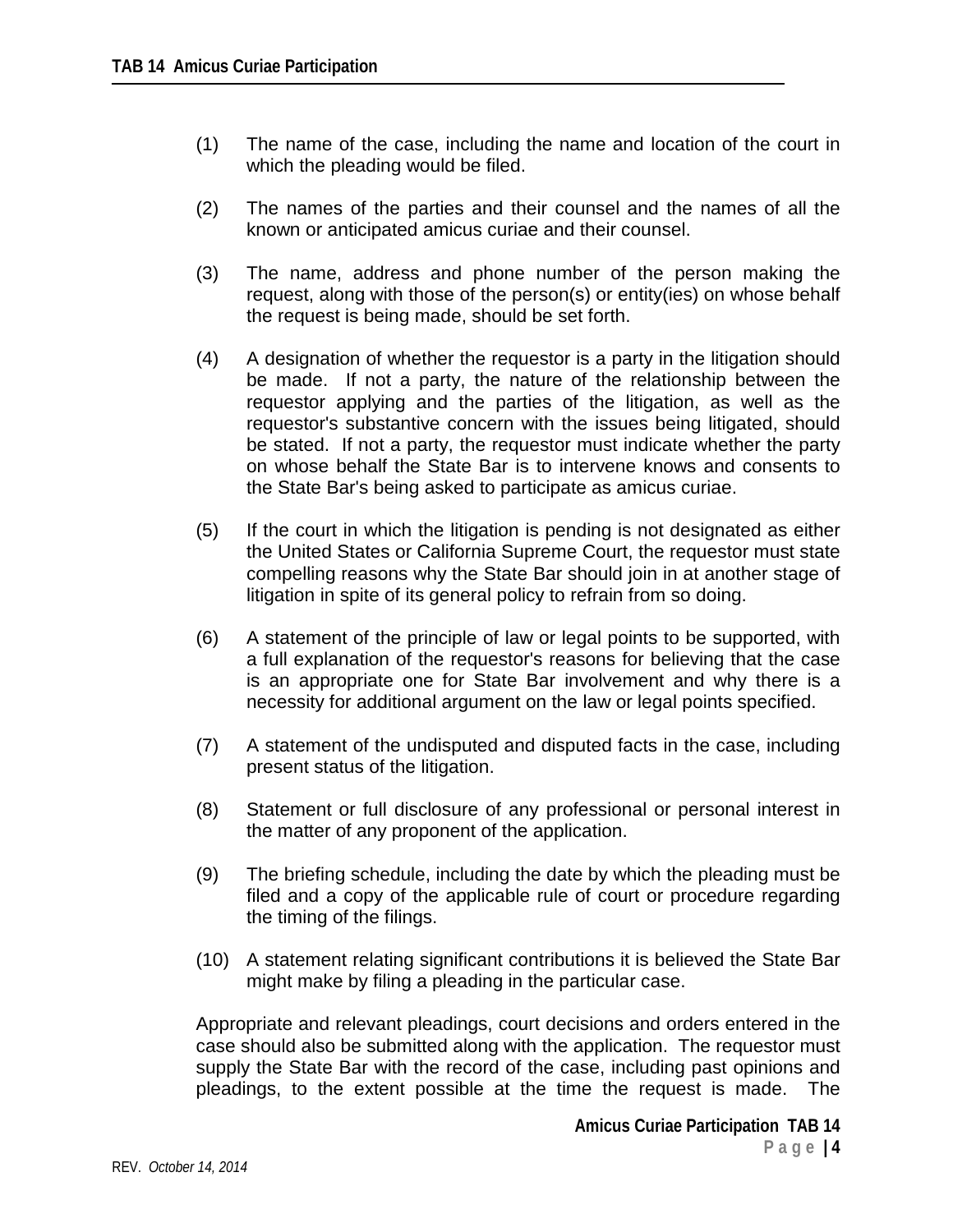requestor will be charged with supplying the State Bar with additions to the record until a decision on whether to file the amicus curiae pleading is made.

- (c) Only requests that are timely submitted to the State Bar will be considered. The requestor must approach the State Bar for its support as soon as possible after the record or pleadings are filed in the court in which the litigation is then pending. If the application submitted is complete, the matter will be placed on the next available board committee and Board of Trustees agenda, provided that independent evaluation and analysis of the record has been completed by the State Bar and agenda deadlines can be met. If the time to respond to the request is insufficient to allow the State Bar to make an independent evaluation of the record and the strengths and weaknesses of the position which it is being encouraged to take, the State Bar may refuse to consider the request in the first instance.
- (d) The requestor should understand that the State Bar may invite comment from appropriate State Bar committees and sections and interested parties, including opposing parties in the litigation, prior to final board action; that the State Bar is not precluded from taking any position on the issues presented by the litigation, even one or more which might be contrary to the one of the requestor; and that approval by the State Bar Board of Trustees is required for amicus curiae filings and would be conditioned on the board's decision to become, or even remain, involved.

## **(Source: Board of Governors' Resolution, May 1981, December 1997.)**

## *Section 5 Appearance and Approval by Office of General Counsel*

Normally, if amicus curiae is authorized, the appearance shall be made by general counsel or under general counsel's direction. In other instances, the pleading will only be filed following the approval of general counsel as to form and consistency with State Bar positions, policies, practices, rules and regulations.

#### **(Source: Board of Governors' Resolution, May 1981.)**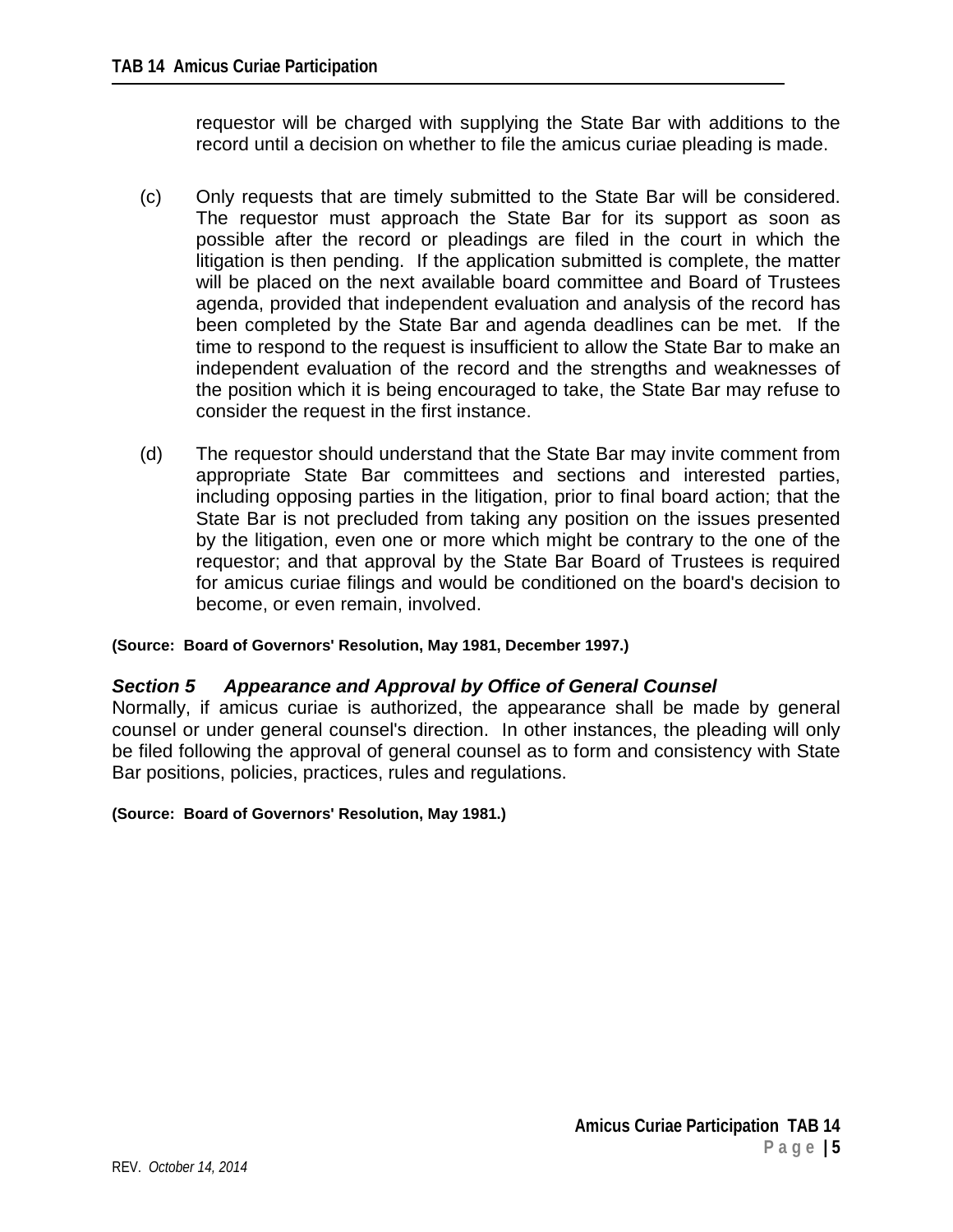# **Article 2 STATE BAR SECTIONS**

# *Section 1 Amicus Curiae Participation by Sections*

Subject to the requirements in article 1 of this chapter, a State Bar Section may submit a brief and participate as amicus curiae in the Section's own name upon approval by the Board of Trustees if:

- (a) The Court has requested participation by the Section or the State Bar, which has then referred the matter to the Section; or
- (b) The special knowledge, training, experience or technical expertise of the Section would assist the court in deciding the matter and the Section's amicus curiae brief would bring to the attention of the Court relevant matter not already raised or adequately addressed. Sections should avoid advancing matters that burden the Court.

As a sub-entity of the State Bar, a judicial branch agency, the matter presented by a Section should be neutral in its content and tone. Partisan advocacy is disfavored and should be avoided.

## *Section 2 Avoiding Inconsistent Positions; Request by Executive Committees; Conflict of Interest*

A request under this chapter should avoid the presentation of matters that are inconsistent with policies of the State Bar or with positions of other Sections or State Bar committees. The Executive Committee of a Section authorizing the request should seek consensus among its members.

- (a) A Section's request under this chapter must be authorized by the Section's Executive Committee. Only requests submitted to the Board by the Section's Executive Committee are eligible for consideration.
- (b) A member of an Executive Committee who or whose law firm is a party or is representing a party in the underlying litigation is disqualified from voting in the Executive Committee's decision to request amicus curiae participation.

## *Section 3 Disclaimer*

Unless otherwise directed, the application and amicus curiae briefs of any Section authorized by the Board must include language explaining that (1) the position is only that of the Section and has not been adopted by either the Board of Trustees or the overall membership of the State Bar of California; (2) membership in State Bar Sections is voluntary; and (3) funding of Section activities, including amicus curiae participation, is obtained entirely from voluntary sources pursuant to California Business and Professions Code section 6031.5 and do not involve the expenditure of mandatory bar dues.